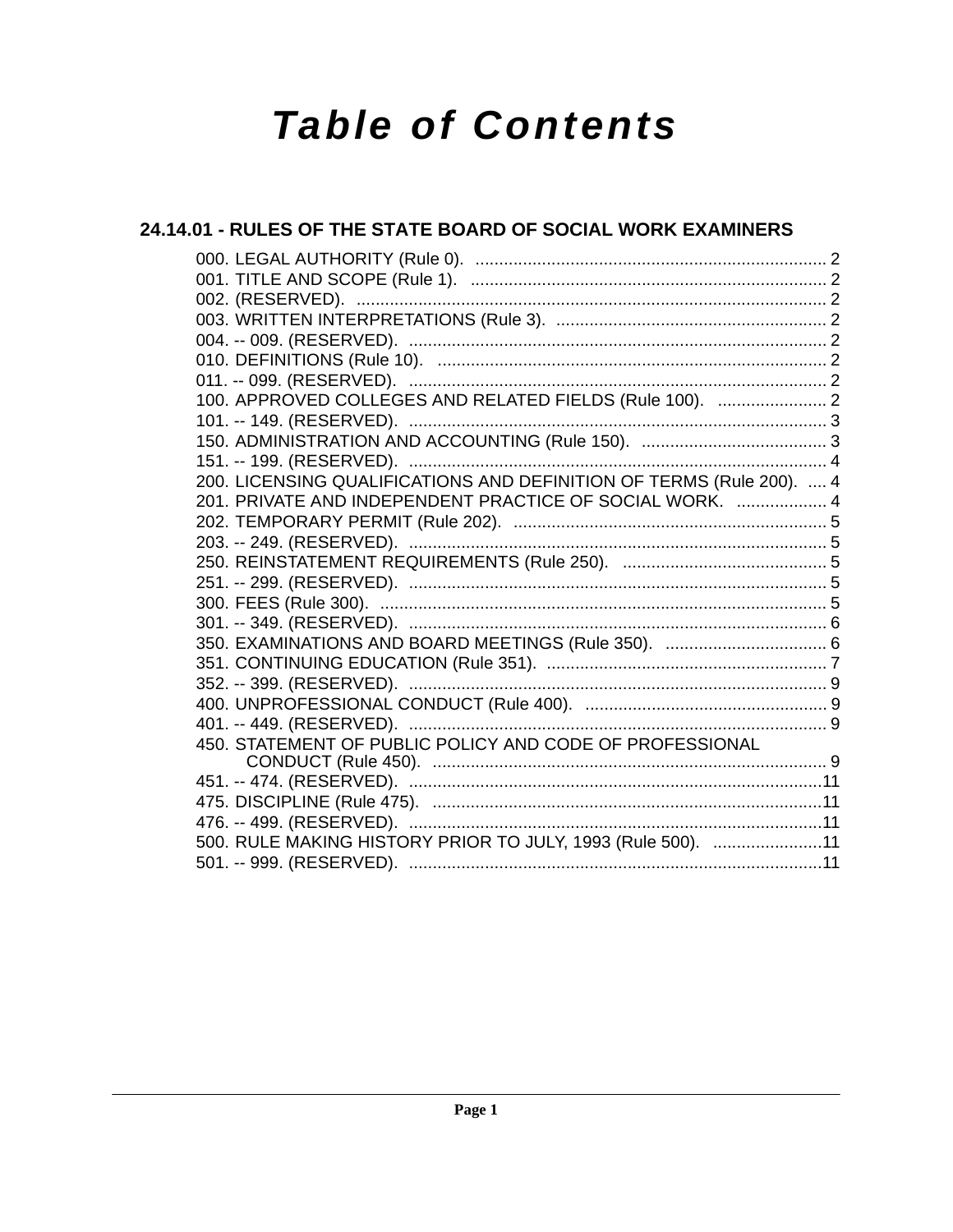#### **IDAPA 24 TITLE 14 Chapter 01**

#### **24.14.01 - RULES OF THE STATE BOARD OF SOCIAL WORK EXAMINERS**

#### <span id="page-1-1"></span><span id="page-1-0"></span>**000. LEGAL AUTHORITY (Rule 0).**

These rules are hereby prescribed and established pursuant to the authority vested in the State Board of Social Work Examiners by the provisions of Section 54-3204, Idaho Code. (7-1-93)

#### <span id="page-1-2"></span>**001. TITLE AND SCOPE (Rule 1).**

These rules shall be cited as IDAPA 24.14.01, "Rules of the State Board of Social Work Examiners". (7-1-93)

#### <span id="page-1-3"></span>**002. (RESERVED).**

#### <span id="page-1-4"></span>**003. WRITTEN INTERPRETATIONS (Rule 3).**

The board may have written statements which pertain to the interpretation of the rules of this chapter. Such interpretations, if any, are available for public inspection and copying at cost in the main office of the Bureau of Occupational Licenses. (7-1-93)

#### <span id="page-1-5"></span>**004. -- 009. (RESERVED).**

#### <span id="page-1-6"></span>**010. DEFINITIONS (Rule 10).**

01. Board. The State Board of Social Work Examiners as prescribed in Section 54-3202, Idaho Code. (7-1-93)

#### <span id="page-1-7"></span>**011. -- 099. (RESERVED).**

#### <span id="page-1-8"></span>**100. APPROVED COLLEGES AND RELATED FIELDS (Rule 100).**

Social work and social work practice is a professional discipline requiring specialized knowledge and training.  $(7-1-93)$ 

01. College Or University Approved By The Board. "College or university approved by the board" is any school of social work accredited or in candidate status for accreditation by the Council of Social Work Education. (5-24-95)

02. Other College Or University Approved By The Board. "College or university approved by the board" is any college or university accredited by the Northwest Association of Secondary and Higher Schools or any similar accrediting body. (7-1-93) similar accrediting body.

Related Fields. "Or related fields" is defined as a baccalaureate degree that includes twenty-four (24) semester credit hours of courses in which the content is consistent with that recommended as basic to social work training by the Council on Social Work Education. Twelve (12) of the twenty-four (24) hours shall be taught by a social worker with a graduated degree from an accredited school of social work. The basic content areas to be required shall include: (7-1-93)

a. Social work practice is to include a methods content of a minimum of three (3) hours; and social work internship in minimum of six (6) hours. The methods course(s) are to be taught and the internship is to be supervised by a faculty member with a graduate degree from an accredited school of social work. The program providing the practice content and internship experience must be able to demonstrate how the internship is developed and monitored to assure that internship students demonstrate application of the knowledge, values and skills taught within the required basic content areas. within the required basic content areas.

b. Social welfare policy and services shall include social welfare historical development, current and services. (7-1-93) policies and services.

c. Human behavior and social environment shall include human behavior in the social environment,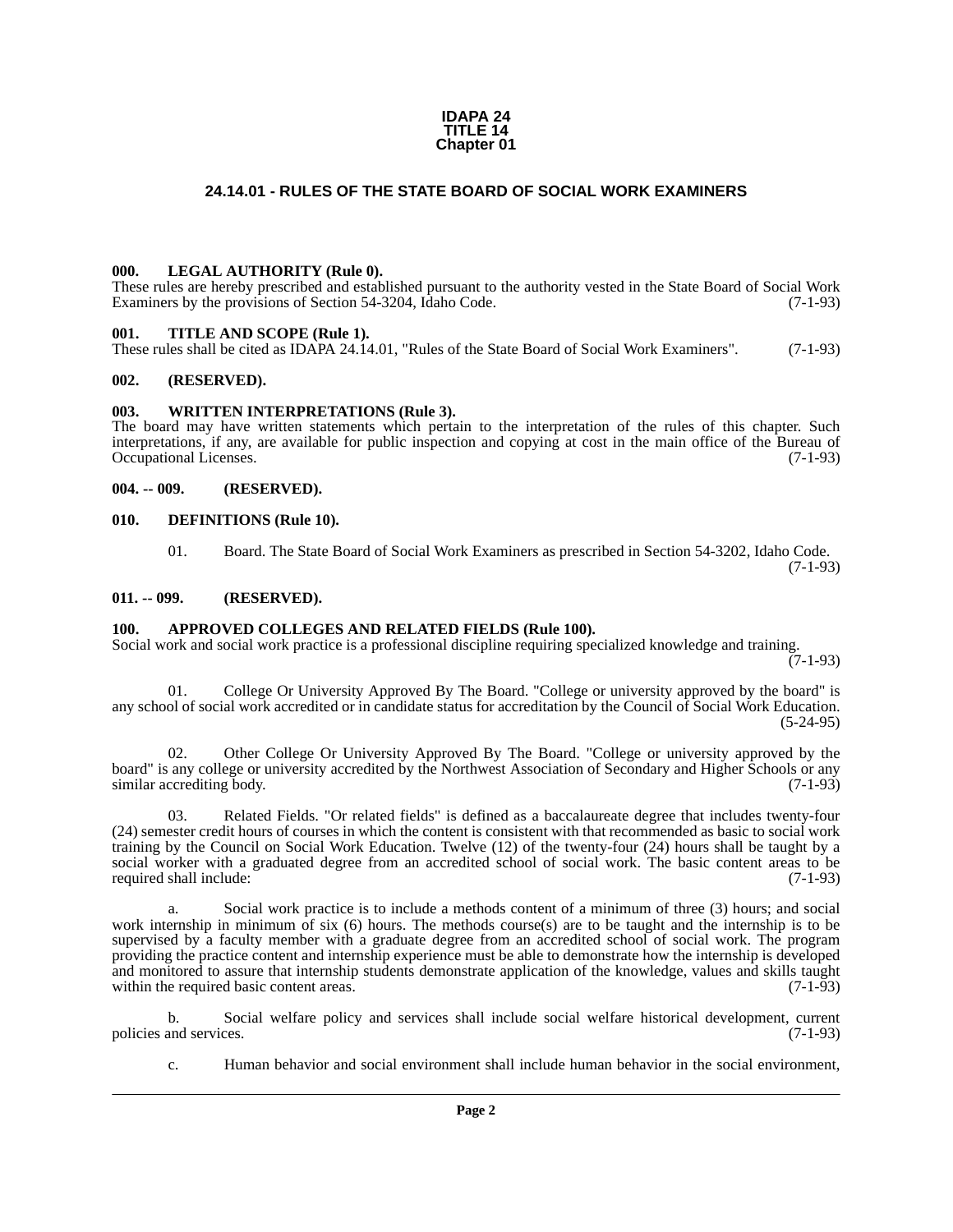with demonstrated content representing five (5) human systems: individual, family, group, organization and community. (7-1-93) community. (7-1-93)

d. Social research shall include social statistics and research methods. (7-1-93)

e. Course content and curriculum preparing students for practice will be evaluated by board review of nd program description provided by the college or university. (7-1-93) course and program description provided by the college or university.

04. Related Fields. "Or related fields" is defined as a baccalaureate degree that includes thirty-six (36) semester credit hours with a grade of "C" or above in each course, in which the content is consistent with that recommended as minimal to social work training by the Council on Social Work Education. Eighteen (18) of the thirty-six (36) semester credit hours shall be taught by a social worker with a graduate degree from an accredited school of social work. The basic content areas to be required shall include: (7-1-96) school of social work. The basic content areas to be required shall include:

a. Social work practice is to include a methods content of a minimum of six (6) semester credit hours; and a social work practicum with a minimum of nine (9) semester credit hours. The methods courses are to be taken previous to participation in practicum and are to be taught by a faculty member with a graduate degree (MSW) from an accredited school of social work. The practicum is to be supervised by a faculty member who has a graduate degree (MSW) from an accredited school of social work. The on-site supervisor is to be a licensed social worker. Both the methods courses and the practicum must have been completed within the past five (5) years (date computed from time of application). The program providing the practice content and internship experience is developed and monitored to assure that internship students demonstrate application of the knowledge, values and skills taught within the required basic content areas. (7-1-96) the required basic content areas.

b. Social welfare policy and services shall include current policies and services, and shall be taught by member with a graduate degree in social work. (7-1-96) a faculty member with a graduate degree in social work.

c. Human behavior and social environment shall include human behavior in the social environment with demonstrated content representing five (5) human systems: individual, family, group, organization and community. (7-1-96) community. (7-1-96)

d. Social research shall include social statistics and research methods. (7-1-96)

e. Ethics shall include any three (3) credit course from a "college or university approved by the board" which includes the word "ethics" in the course title.

Cultural diversity shall include a three (3) credit course from a "college or university approved by includes content specific to ethnic minority group(s).  $(7-1-96)$ the board" which includes content specific to ethnic minority group(s).

Course content and curriculum preparing students for practice will be evaluated by board review of m description provided by the college or university. (7-1-96) course and program description provided by the college or university.

#### <span id="page-2-0"></span>**101. -- 149. (RESERVED).**

#### <span id="page-2-1"></span>**150. ADMINISTRATION AND ACCOUNTING (Rule 150).**

The disposition of receipts and expenses for administering the terms and provisions of this Act shall be duly appropriated in the following manner:  $(7-1-93)$ appropriated in the following manner:

01. Board Shall Contract With The Bureau Of Occupational Licenses. The board shall contract with the Bureau of Occupational Licenses for administrative and clerical responsibilities, for appropriation and accountability of all fees obtained under the terms and provisions of this Act, for issuing licenses to qualified applicants upon approval by the board and for any other duties so prescribed by the contract. (7-1-93)

02. Reimbursement Of Board Members. Board members shall not be reimbursed for time spent while engaged in the functions of the board, but shall be entitled to reimbursement for actual expenses incurred as long as such expenses are deemed necessary and prudent. (7-1-93) such expenses are deemed necessary and prudent.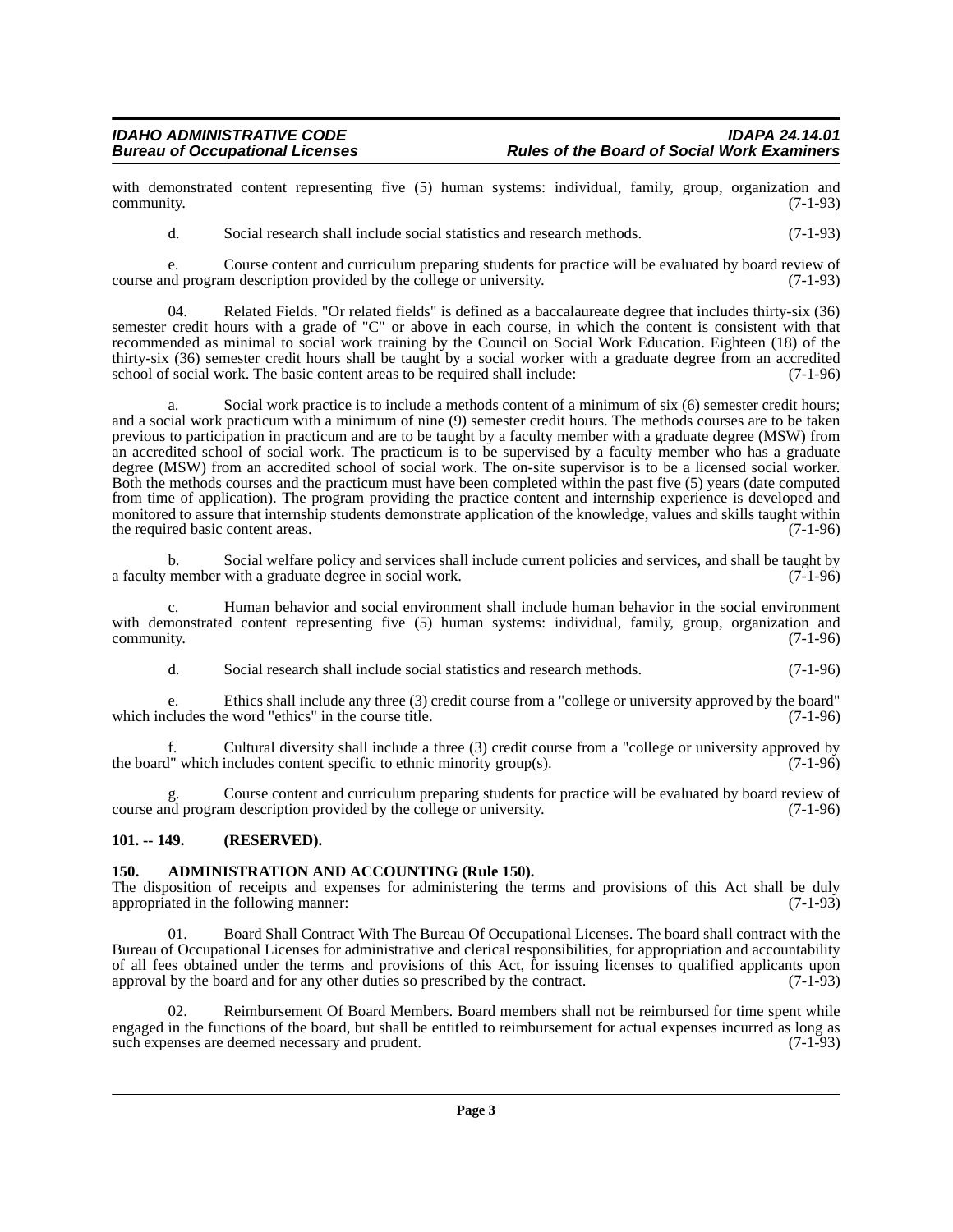#### <span id="page-3-0"></span>**151. -- 199. (RESERVED).**

#### <span id="page-3-1"></span>**200. LICENSING QUALIFICATIONS AND DEFINITION OF TERMS (Rule 200).**

All applicants for licensing under the Social Work Licensing Act must meet the minimum qualifications as set forth by this act.  $(7-1-93)$ 

01. Good Moral Character. "Good moral character" is defined by the board as that behavior exhibited on the part of a qualified applicant which is in conformity with Rule H, the Social Work Code of Professional Conduct and within the limits of state law. (7-1-93)

02. Application For Licensure. Application for licensure must be made to the Board of Social Work rs on forms provided by the Bureau of Occupational Licenses. (7-1-93) Examiners on forms provided by the Bureau of Occupational Licenses.

03. Educational Requirements. Educational requirements must be verified by submission of official transcript. (7-1-93)

#### <span id="page-3-2"></span>**201. PRIVATE AND INDEPENDENT PRACTICE OF SOCIAL WORK.**

01. Private And Independent Practice Of Social Work. "Private and independent practice of social work" is defined as that practice in which an individual who, wholly or in part, practices social work autonomously, with responsibility for his own practice and sets up his own contractual conditions of payment with client, agency or<br>(7-1-93) institution. (7-1-93)

a. "Under appropriate supervision" is interpreted to mean that type of consultative-teaching supervision which is directed toward enhancement and improvement of the individual's social work values, knowledge, methods and techniques. Supervision shall come from a qualified and experienced professional working in the same area of practice. The supervisor must hold an appropriate license for his/her discipline. Supervision must occur on a regular and on-going basis, consisting of a minimum of one hundred hours (100) hours. Ratio of supervisor/supervises shall not exceed two (2) social workers to one (1) supervisor. (7-1-97) supervisor/supervisee shall not exceed two  $(2)$  social workers to one  $(1)$  supervisor.

02. Private And Independent Practice Of Clinical Social Work. Private and independent practice of clinical social work is the professional application of social work theory and methods to the treatment and prevention of psychosocial dysfunction, disability or impairment, including emotional and mental disorders. It is based on knowledge and theory of psychosocial development, behavior, psychopathology, motivation, interpersonal relationships, environmental stress, social systems, and cultural diversity, with particular attention to person-inenvironment. It shares with all social work practice the goal of enhancement and maintenance of psychosocial functioning of individuals, families, and small groups. (7-1-93) functioning of individuals, families, and small groups.

a. Clinical social work encompasses interventions directed to interpersonal interactions, intrapsychic dynamics, and life-support and management issues. It includes but is not limited to individual, couples, family and group psychotherapy. Clinical social work services consist of assessment, treatment and evaluation. (7-1-9 group psychotherapy. Clinical social work services consist of assessment, treatment and evaluation.

b. "Under appropriate supervision" shall be defined to mean that type of consultative-teaching supervision aimed at enhancing the professional development of supervisees in providing services which focus upon the evaluation and treatment of emotional disorders and mental illness as related to the total health of the individual, and on helping with problems of living and activities designed to stimulate growth and development. Supervision shall come from a licensed clinical social worker, licensed psychologist or a person licensed to practice medicine and surgery who practices in the area of psychiatry, working in the same area of practice. Supervision must occur on a regular and on-going basis, consisting of a minimum of one hundred (100) hours equally distributed throughout the qualifying period. Ratio of supervisor/supervisee shall not exceed two (2) social workers to one (1) supervisor.

(7-1-97)

03. Employment Of A Social Worker. A social worker employed directly by a physician, psychologist or other social worker, or by a public or private agency, institution, hospital, nursing home, rehabilitation center, or any similar facility, is not to be considered within the definition of a private practitioner. Furthermore, a social worker who contracts with an agency or institution that assumes full responsibility for and supervision of services provided to clients is not considered to be a private practitioner. to clients is not considered to be a private practitioner.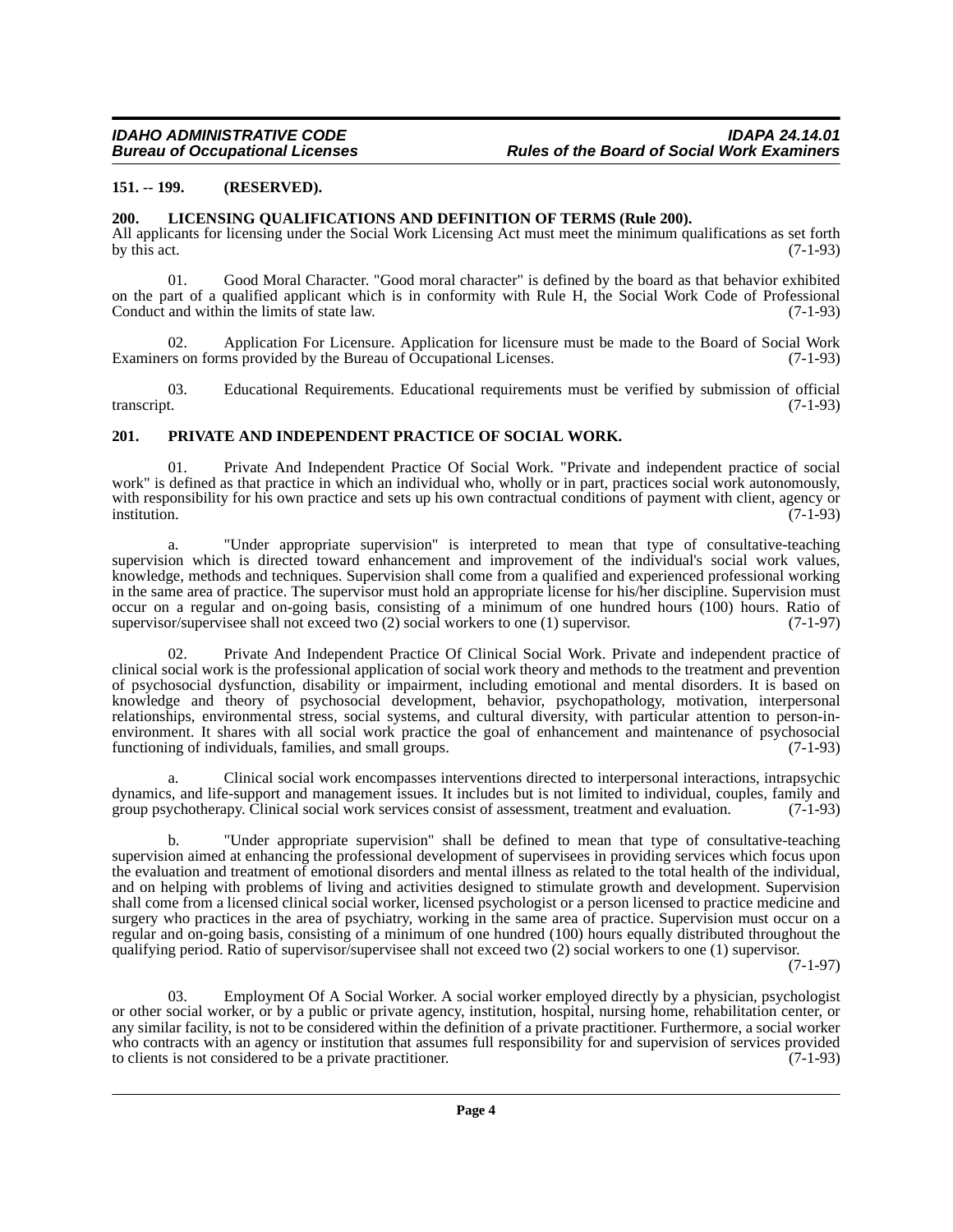04. Post Graduate Experience. "Two (2) years of post graduate experience" refers to full time social work experience gained after completion of the educational requirements and receipt of a Master of Social Work degree. A total of three thousand (3,000) part and/or full time hours of social work experience accumulated in not less than two  $(2)$  years maybe substituted for the two  $(2)$  years full time requirement.  $(7-1-93)$ 

05. Appropriate Supervision. "Under appropriate supervision" is interpreted to mean that type of consultative-teaching supervision which is directed toward enhancement and improvement of the individual's social work values, knowledge, methods and techniques. Supervision shall come from a qualified and experienced professional working in the same area of practice. The supervisor must hold an appropriate license for his discipline. Supervision must occur on a regular and on-going basis. (7-1-93)

06. Application For Certification For Private And Independent Practice. Application for certification for private and independent practice must be made to the Board of Social Work Examiners on forms provided by the Bureau of Occupational Licenses. (7-1-93)

#### <span id="page-4-0"></span>**202. TEMPORARY PERMIT (Rule 202).**

The Chief of the Bureau of Occupational Licenses, acting in behalf of the Idaho Board of Social Work Examiners, may issue a permit to temporarily practice as a social worker or as a certified social worker, to an individual who makes application on forms provided by the Bureau of Occupational Licenses, pays the required fee and who has filed a complete application and payed the required fees for licensure, when the Chief has determined the applicant is eligible for licensure upon approval by the board or successful passage of the examination required by the board.

(7-1-93)

01. Validity Of Permit. A temporary permit shall be valid only until the board takes action on the application for licensure or until the applicant is called by the board for examination and the results of the examination are made known.  $(7-1-93)$ examination are made known.

Eligibility To Receive Permit. An applicant is not eligible to receive a temporary permit when the applicant has previously had a permit or when the applicant has failed the examination for licensure. (7-1-93)

03. Supervision While On A Permit. A permit holder must at all times in the practice of social work be under the supervision and responsible to a licensed social worker who has accepted this responsibility as a condition to issuance of the permit. (7-1-93) to issuance of the permit.

04. Obligation Of The Board. The issuance of a temporary permit does not in any manner obligate the grant a license to practice as a social worker or certified social worker. (7-1-93) board to grant a license to practice as a social worker or certified social worker.

Termination Of Permit. A temporary permit may be summarily terminated without a hearing by the board or the Chief when there is reason to believe that the permittee was not eligible to receive the permit or is not eligible for licensure except for successful passage of the examination. (7-1-93) eligible for licensure except for successful passage of the examination.

#### <span id="page-4-1"></span>**203. -- 249. (RESERVED).**

#### <span id="page-4-2"></span>**250. REINSTATEMENT REQUIREMENTS (Rule 250).**

The Bureau shall cancel all licenses that have become invalid for failure to renew on July first of that year. The Bureau of Occupational Licenses may reinstate said licenses in accordance with the requirements of Section 67-2614, Idaho Code. (5-24-95)

#### <span id="page-4-3"></span>**251. -- 299. (RESERVED).**

#### <span id="page-4-4"></span>**300. FEES (Rule 300).**

| To administer and carry out the provisions of this Act, the following fees are established: |            |
|---------------------------------------------------------------------------------------------|------------|
| Application And Original License Fee. Application and Original License Fee:                 | $(7-1-93)$ |
| Certified Social Worker - Forty dollars (\$40).                                             | $(7-1-98)$ |
|                                                                                             |            |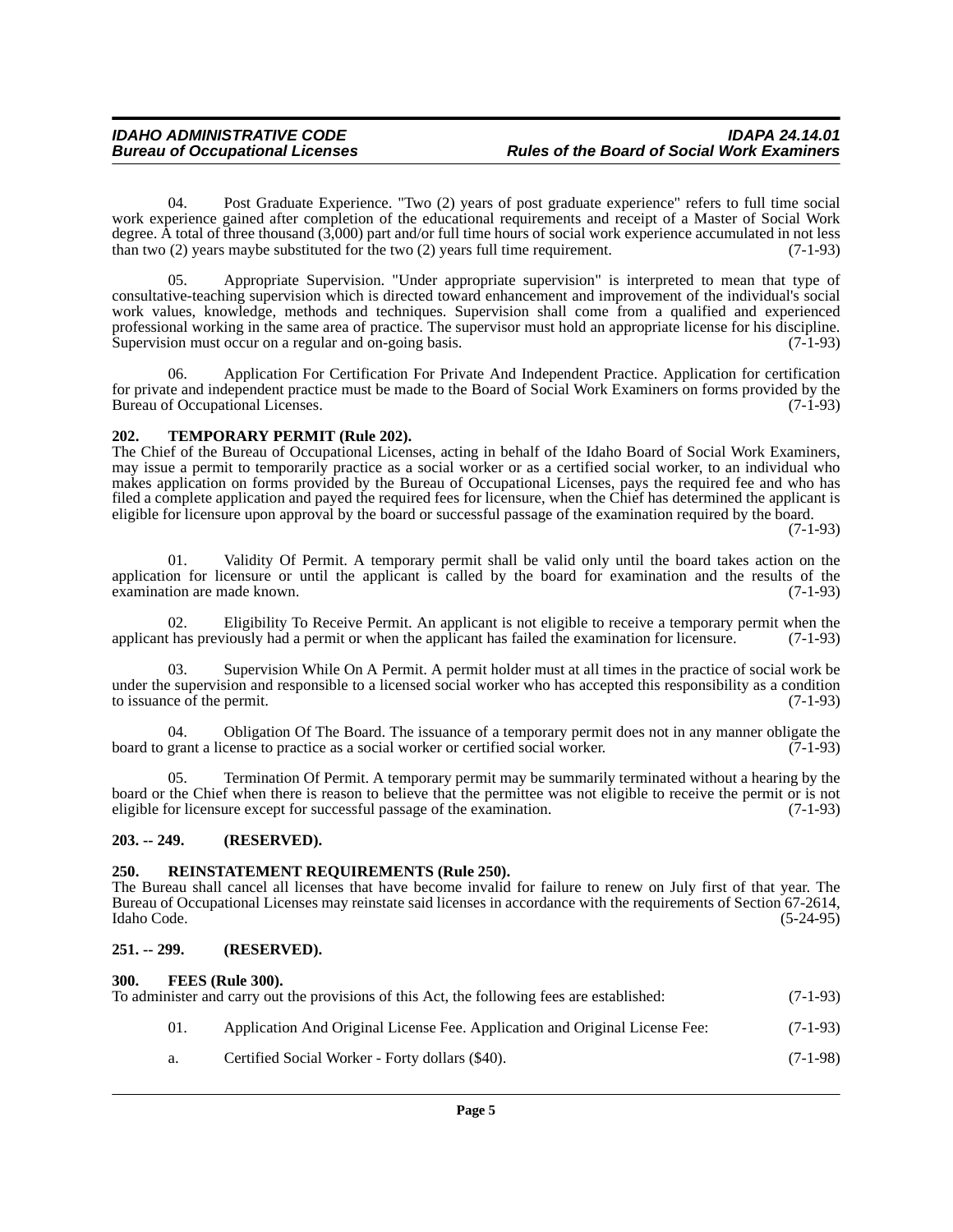| b.             | Private and Independent Practice - Forty dollars (\$40).                              | $(7-1-98)$                                                                                                                                                                                                                                                                                                                                                                                                                                                                                                 |
|----------------|---------------------------------------------------------------------------------------|------------------------------------------------------------------------------------------------------------------------------------------------------------------------------------------------------------------------------------------------------------------------------------------------------------------------------------------------------------------------------------------------------------------------------------------------------------------------------------------------------------|
| $\mathbf{c}$ . | Social Worker - Forty dollars (\$40).                                                 | $(7-1-98)$                                                                                                                                                                                                                                                                                                                                                                                                                                                                                                 |
| d.             |                                                                                       |                                                                                                                                                                                                                                                                                                                                                                                                                                                                                                            |
| 02.            |                                                                                       | $(7-1-93)$                                                                                                                                                                                                                                                                                                                                                                                                                                                                                                 |
| 03.            |                                                                                       | $(7-1-93)$                                                                                                                                                                                                                                                                                                                                                                                                                                                                                                 |
| a.             | Certified Social Worker - Forty-five dollars (\$45).                                  | $(7-1-93)$                                                                                                                                                                                                                                                                                                                                                                                                                                                                                                 |
| b.             | Social Worker - Forty-five dollars (\$45).                                            | $(7-1-93)$                                                                                                                                                                                                                                                                                                                                                                                                                                                                                                 |
| c.             | Private and Independent Practice - Forty-five dollars (\$45).                         | $(7-1-98)$                                                                                                                                                                                                                                                                                                                                                                                                                                                                                                 |
| 04.            | Renewal Fee. Renewal Fee:                                                             | $(7-1-93)$                                                                                                                                                                                                                                                                                                                                                                                                                                                                                                 |
| a.             | Certified Social Worker - Forty dollars (\$40).                                       | $(7-1-98)$                                                                                                                                                                                                                                                                                                                                                                                                                                                                                                 |
| b.             | Certified Social Worker with Private and Independent Practice - Fifty dollars (\$50). | $(7-1-98)$                                                                                                                                                                                                                                                                                                                                                                                                                                                                                                 |
| c.             | Social Worker - Forty dollars (\$40).                                                 | $(7-1-98)$                                                                                                                                                                                                                                                                                                                                                                                                                                                                                                 |
| 05.            |                                                                                       |                                                                                                                                                                                                                                                                                                                                                                                                                                                                                                            |
| 06.            |                                                                                       |                                                                                                                                                                                                                                                                                                                                                                                                                                                                                                            |
|                |                                                                                       | Temporary permit, Social Worker or Certified Social Worker - Twenty-five dollars (\$25). (7-1-93)<br>Examination Fee. Examination fee will be set by the Board in concordance with the testing service<br>Endorsement And License Fee. Endorsement and License Fee: (Reference to Subsection 300.06)<br>Reinstatement Fee. Reinstatement fees in accordance with Section 67-2614, Idaho Code. (7-1-93)<br>All Fees Under This Act Are Non-Refundable. All fees under this Act are non-refundable. (7-1-93) |

#### <span id="page-5-0"></span>**301. -- 349. (RESERVED).**

#### <span id="page-5-1"></span>**350. EXAMINATIONS AND BOARD MEETINGS (Rule 350).**

Examinations will be conducted by the board for qualified applicants for social work licensing and board meetings will be held to conduct other business. (7-1-93) will be held to conduct other business.

01. Board Meetings. Board meetings will be held on the first Monday of the months of April, August ember of each year and at such other times as the board deems necessary. (7-1-93) and December of each year and at such other times as the board deems necessary.

02. Exam Utilized. The Board utilizes the uniform, nationally standardized examination of the n Association of State Social Work Boards (AASSWB). (7-1-93) American Association of State Social Work Boards (AASSWB).

03. Dates Of Exams. Examination at all levels of social work licensing will be conducted on dates ed for national administration. (7-1-93) established for national administration.

04. Graduation Date To Qualify For Exam. Candidates for examination who can satisfy the board that they will be graduating at the end of the spring, summer or fall terms of any given year, may qualify for examination at the established testing period immediately preceding the date of graduation. (5-24-95) at the established testing period immediately preceding the date of graduation.

05. Exemption From Exam. An applicant who has been tested for licensure utilizing an acceptable examination will be exempt from the Idaho examination if the applicant received a converted score of seventy (70) based upon a criterion reference examination. (7-1-93) based upon a criterion reference examination.

06. Endorsement. Total exemption from the requirement for examination is provided under Section 54-<br>Idaho Code. (7-1-93) 3208(3), Idaho Code.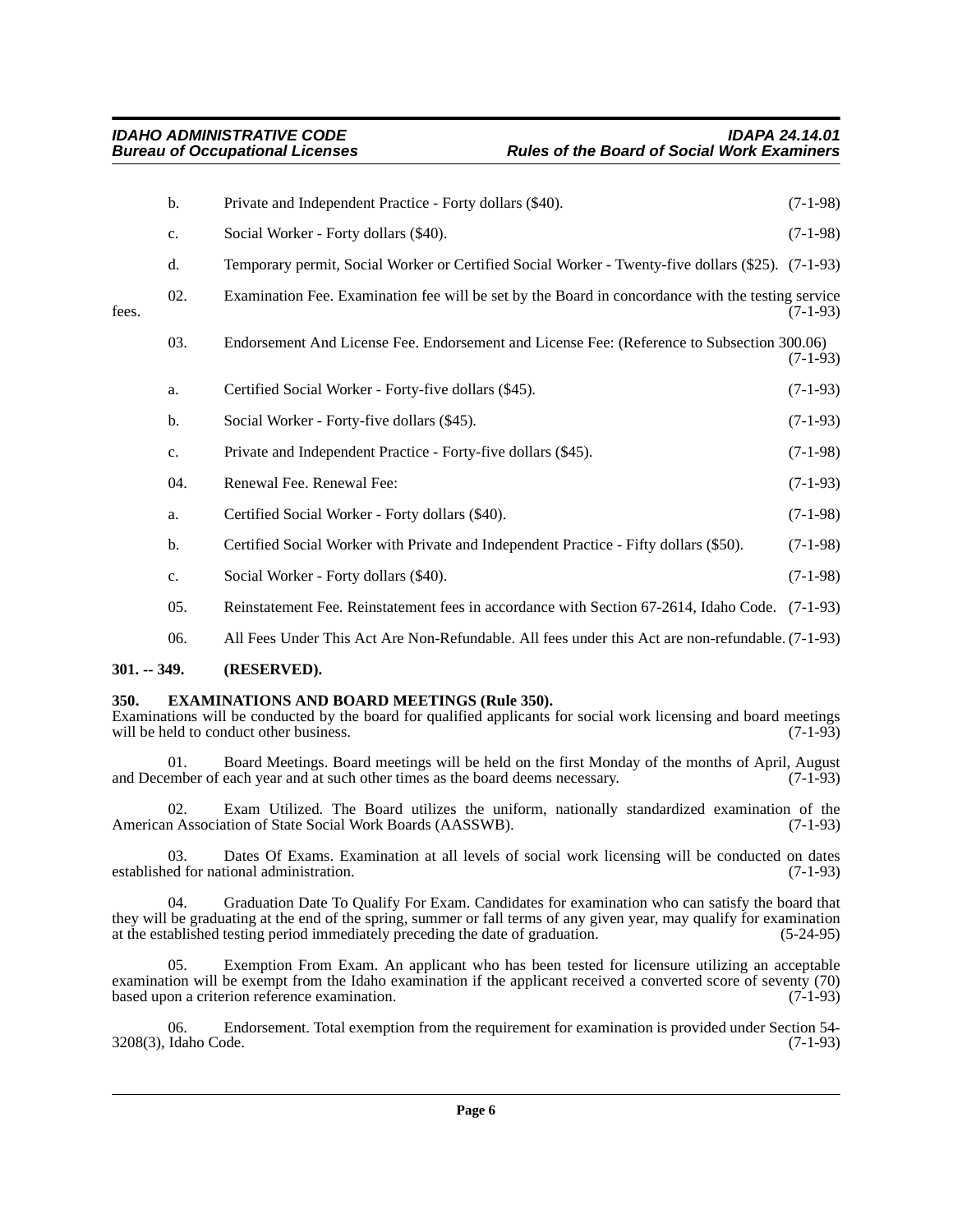Exemption from examination will be extended to applicants licensed in another state with substantially the same requirements for licensing. This interpretation does not imply an exemption from academic requirements. (7-1-93)

b. The Professional Examination Service (PES) examination at the certified social worker and social worker level are accepted as similar to the examination required by Idaho law and Subsection 350.02 above. The Education Testing Service (ETS) examination will be accepted as similar to the examination required by Idaho law and Subsection 350.02 if taken prior to January 1, 1987. (5-24-95)

07. Application Deadline. Applications must be received in the Bureau of Occupational Licenses at least ninety (90) days prior to the examination date. Applications received after this date will be scheduled for the next available examination for which the application meets the filing deadline. (7-1-93) next available examination for which the application meets the filing deadline.

#### <span id="page-6-0"></span>**351. CONTINUING EDUCATION (Rule 351).**

| - 01. | Requirements. | $(7-1-95)$ |  |
|-------|---------------|------------|--|
|       |               |            |  |

a. Beginning July 1, 1995, continuing education is required for renewal at all levels of social work licensure in Idaho. (7-1-95)

b. The minimum continuing education (CE) hours that are required to renew at each licensure level (7-1-95)  $\frac{1}{2}$  are: (7-1-95)

i. Certified Social Worker, Private/Independent Practice - twenty (20) hours annually. (7-1-95)

ii. Certified Social Worker - twenty (20) hours annually. (7-1-95)

iii. Social Worker - twenty (20) hours annually. (7-1-95)

c. Beginning July 1, 1995, certified proof of attendance for formal continuing education hours will be required. (7-1-95)

d. Continuing education (CE) requirements for licensees are to be reported annually. A continuing education course taken in any renewal year, but not claimed for CE credit in that year, may be utilized for credit in the following renewal year.

e. Each licensed social worker shall complete and return a Board approved continuing education report form as part of the annual renewal of licenses. This form will include identification of the title, date, and location of the course for which credit is claimed as well as a signature space for the licensee. (7-1-98)

f. Licensees will maintain document verifying CE attendance and curriculum for a period of three (3) years. This documentation will be subject to audit by the board.

g. Licensees shall not be required to comply with this requirement during the first year in which they become licensed.

h. One (1) continuing education hour shall equal one (1) clock hour. (7-1-95)

i. Courses that are part of the curriculum of a university, college or other educational institution shall be allotted CE credit at the rate of fifteen (15) CE hours for each semester hour or ten (10) CE hours for each quarter hour of school credit awarded. (7-1-95) hour of school credit awarded.

j. No more than ten (10) continuing education hours may be obtained from category II. (7-1-95)

k. As part of the required hours of continuing education, all licensees must complete at least four (4) training every four (4) years in professional ethics. (7-1-95) hours of training every four (4) years in professional ethics.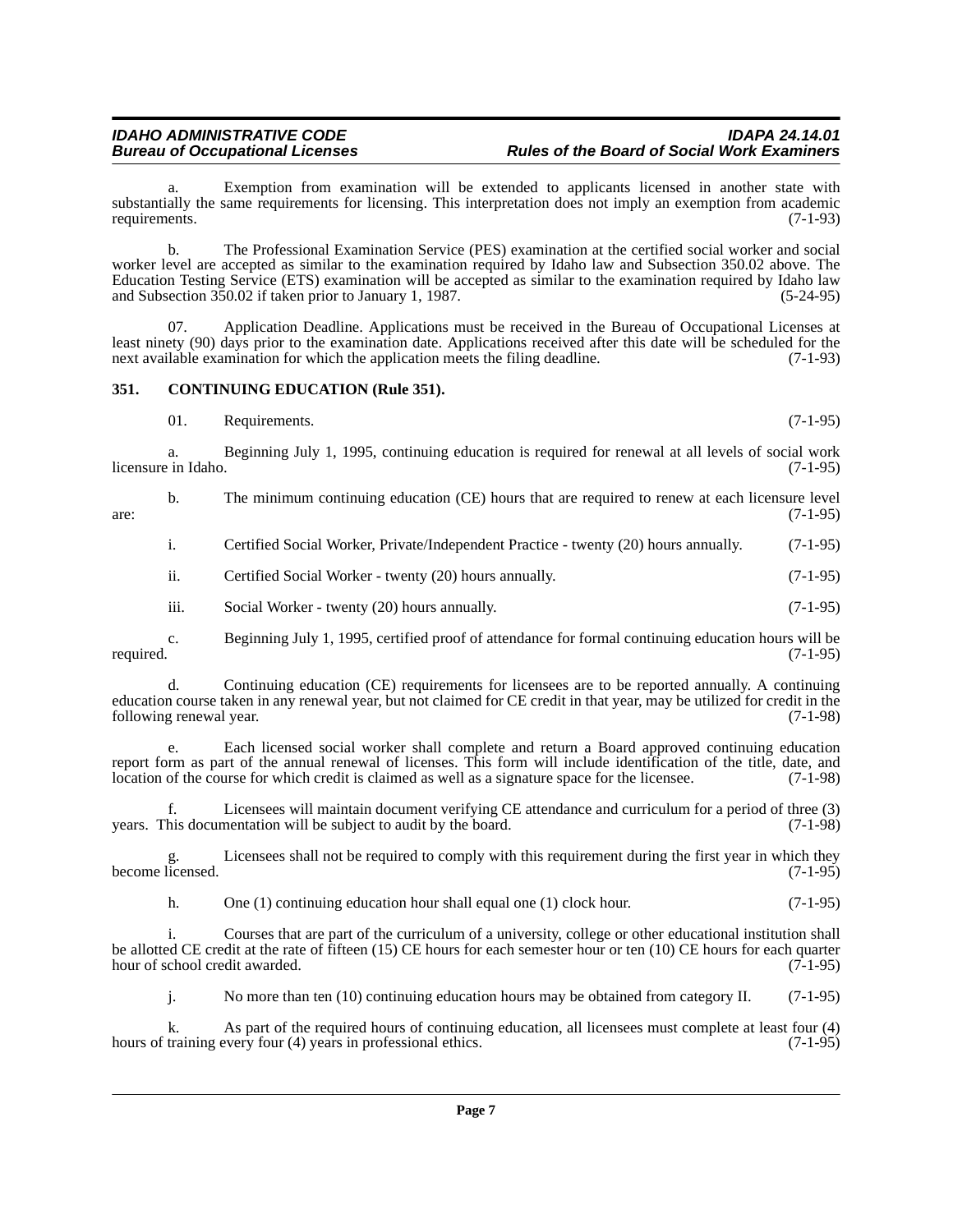### *IDAHO ADMINISTRATIVE CODE IDAPA 24.14.01 Rules of the Board of Social Work Examiners*

02. Categories Of Continuing Education. (7-1-95)

a. Category I. Category I includes formally organized learning events, ideally involving face-to-face interaction with a teacher for the purpose of accomplishing specific learning objectives. Courses, workshops, conferences, practice oriented seminars, staff development and training activities coordinated and/or taught by approved and recognized educators also are included in this category. Because of our geographic location and sparse population, closed circuit T.V., video tapes, and correspondence courses may be substituted for face-to-face contact if coordinated by an approved instructor. Videotaped presentations require a discussion period to follow that reviews the learning objectives of the taped program. (7-1-95)

b. Category II. Category II consists of a variety of self-directed professional study activities and growth experiences. Examples include making presentations on professional issues or programs, teaching a course, presenting a lecture, or conducting a workshop for the first time, editing or writing professional books or articles, and conducting professional research. (7-1-95) conducting professional research.

03. Continuing Education Sources. (7-1-95)

a. Continuing education courses which are offered or approved by the National Association of Social Workers are automatically acceptable to the Board. (7-1-95)

i. Professional Associations. Continuing education hours may be obtained by participating in activities sponsored by or approved by professional associations including but not limited to the specialties of Professional Counseling, Social Work, Marriage and Family Therapy, Psychiatry, Psychiatric Nursing, Psychology or Pastoral Counseling. The professional association shall certify the number of clock hours of educational content in each sponsored or approved activity. (7-1-95)

ii. Educational Institutions. Continuing education hours may be obtained by completing coursework not below your level of licensing or by participating in continuing education programs sponsored by or approved by educational institutions accredited by a regional body recognized by the Council on Post Secondary Accreditation. The educational institution shall certify the number of clock hours of educational content in each sponsored or approved program. (7-1-95) approved program.

Government Agencies, Schools and Hospitals. Continuing education hours may be obtained by participating in in-service training, courses or workshops sponsored by federal, state, or local government agencies, public school systems and licensed hospitals. The provider shall certify the number of clock hours of educational content in each approved activity. (7-1-95) content in each approved activity.

b. All continuing education hours must be relevant to the profession of social work at the individual's particular level of social work licensure. Final approval of acceptable programs rests with the Board. (7-1-95)

04. Documentation. (7-1-95)

a. Each licensee shall maintain for three (3) years from the date of submission to the Board their own f the continuing education activities which they have completed. (7-1-95) record of the continuing education activities which they have completed.

b. Licensees shall attest, on their annual license renewal application, that they have satisfied the continuing education requirements. Documentation of these activities should be retained by the licensee and also sent to the Board. False attestation of satisfaction of the continuing education requirements on a renewal application shall subject the licensee to disciplinary action, including revocation. (7-1-95)

c. Category I documents must be in the form of a certificate of attendance, a statement signed by the provider verifying participation in the activity, or an official transcript. Documentation of Category II shall be in the form of an affidavit which includes a description of the activity, the subject material covered, the dates and number of hours involved. (7-1-95)

In the event a licensee fails to provide the Board with acceptable documentation of the hours renewal application, the license will not be renewed.  $(7-1-95)$ attested to on the renewal application, the license will not be renewed.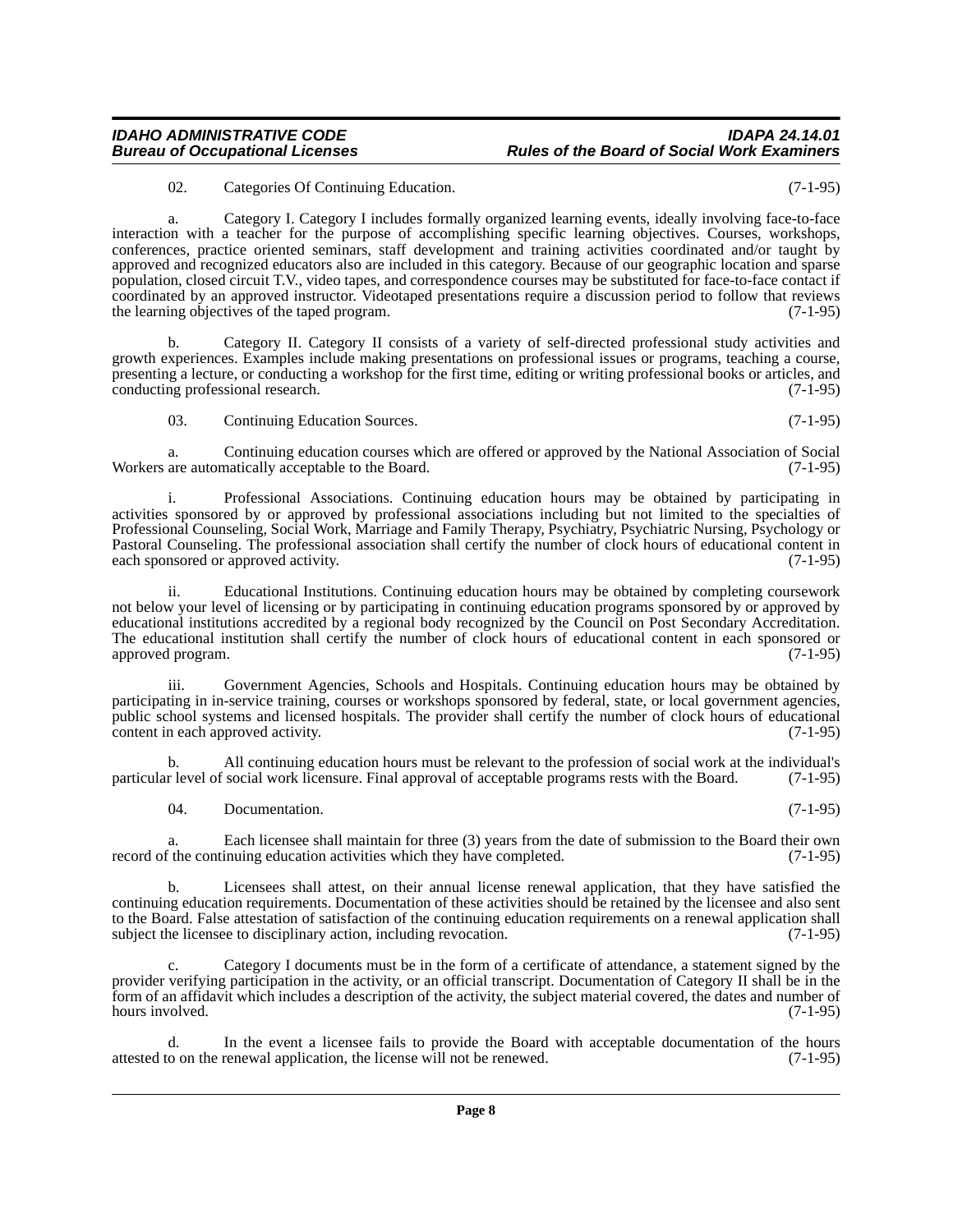#### <span id="page-8-0"></span>**352. -- 399. (RESERVED).**

<span id="page-8-1"></span>**400. UNPROFESSIONAL CONDUCT (Rule 400).**

"Unprofessional conduct" is further defined as any violation of the Social Work Code of Professional Conduct. (7-1-93)

#### <span id="page-8-2"></span>**401. -- 449. (RESERVED).**

#### <span id="page-8-3"></span>**450. STATEMENT OF PUBLIC POLICY AND CODE OF PROFESSIONAL CONDUCT (Rule 450).**

The profession of social work is dedicated to serving people; the professional relationship between social workers and clients thus shall be governed by the highest moral and ethical values. The client is in a vulnerable role that extends beyond the time frame of actual services. In both social and professional interactions, this vulnerability shall be taken into consideration whether the person is currently or has been a client. Following is the Code of Professional Conduct: (5-24-95)

01. The Social Worker's Ethical Responsibility To Clients. (7-1-93)

a. For the purpose of this Code of Professional Conduct, a client is anyone for whom the social worker provides social work services directly or indirectly through consultations, staffings, or supervision with other professionals. (7-1-93) professionals. (7-1-93)

b. The social worker shall not commit fraud nor misrepresent services performed. (7-1-93)

c. The social worker shall not solicit the clients of an agency for which they provide services for his private practice. (7-1-93)

d. The social worker shall not divide a fee or accept or give anything of value for receiving or making a referral. (7-1-93)

e. The social worker shall provide clients with accurate and complete information regarding the dependent of the services available to them. (7-1-93) extent and nature of the services available to them.

f. The social worker shall terminate service to clients, and professional relationships with them, when such service and relationships are no longer required or in which a conflict of interest arises. (7-1-93)

g. A social worker shall not violate a position of trust by knowingly committing any act detrimental to a client.  $(7-1-93)$ 

h. A social worker shall not exploit their professional relationships with clients (or former clients), supervisees, supervisors, students, employees, or research participants, sexually or otherwise. Social workers shall not condone or engage in sexual harassment. Sexual harassment is defined as deliberate or repeated comments, gestures, or physical contacts of a sexual nature that are unwelcomed by the recipient. (7-1-93)

i. A social worker shall not engage in sexual acts with a client or with a person who has been a client within the past three (3) years. A social worker shall not provide social work services to a person with whom he/she has had a sexual relationship.  $(7-1-93)$ has had a sexual relationship.

02. The Social Worker's Conduct And Comportment As A Social Worker. (7-1-93)

In providing services, a social worker shall not discriminate on the basis of age, sex, race, color, religion, national origin, mental or physical handicap, political belief, or any other preference or personal characteristic, condition or status. (7-1-93)

b. Social workers shall not undertake any activity in which their personal problems are likely to lead to inadequate performance or harm to a client, colleague, student, or research participant. If engaged in such activity when they become aware of their personal problems, they shall seek competent professional assistance to determine<br>whether they should suspend, terminate, or limit the scope of their professional activities. (7-1-93) whether they should suspend, terminate, or limit the scope of their professional activities.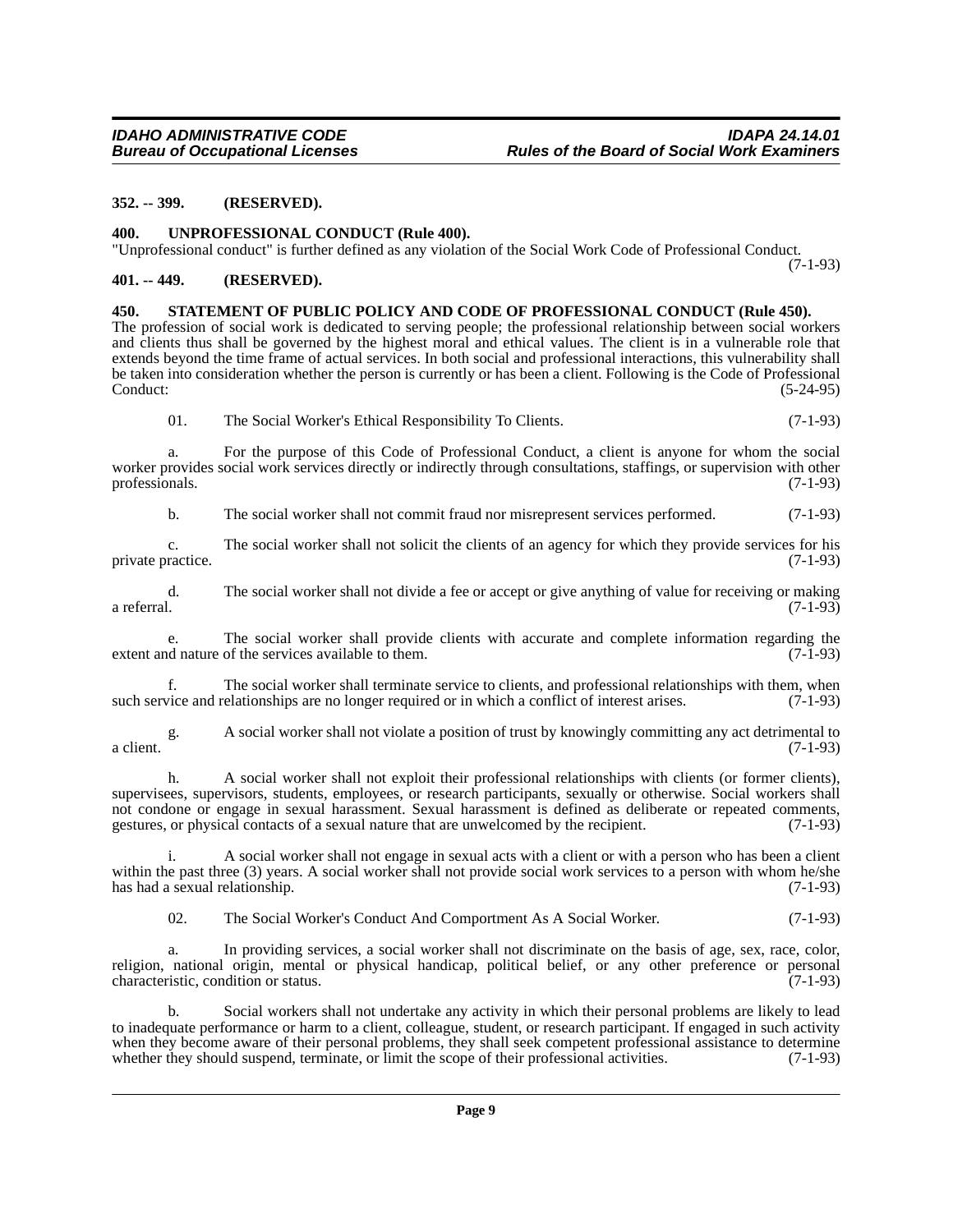c. A social worker shall not provide social work service while under the influence of alcohol or other ering or mood-altering drugs which impair delivery of services. (7-1-93) mind-altering or mood-altering drugs which impair delivery of services.

d. A social worker shall not repeatedly fail to keep scheduled appointments. (7-1-93)

e. The social worker who anticipates the termination or interruption of service to clients shall notify clients promptly and seek the transfer, referral, or continuation of services in relation to the clients' needs and preferences. (7-1-93)

f. The social worker shall attempt to make appropriate referrals as indicated by the client's need for services. (7-1-93)

g. A social worker shall obtain the client's or legal guardian's informed written consent when a client is to be involved in any research project. A social worker shall explain the research, including any implications.

(7-1-93)

h. The social worker shall obtain informed consent of clients before taping, recording, or permitting third party observation of their activities. (7-1-93)

i. A social worker shall safeguard information given by clients in providing client services. Except when required by law or judicial order, a social worker shall obtain the client's informed written consent before releasing confidential information from the setting or facility except for compelling reasons defined as but not limited to:  $(7-1-93)$ 

i. Consultation with another professional on behalf of the client thought to be dangerous to self or  $\omega$  others;  $(7-1-93)$ 

ii. Duty to warn pursuant to Chapter 19, Title 6, Idaho Code; (5-24-95)

iii. Child abuse and sexual molestation pursuant to Chapter 16, Title 16, Idaho Code; and (5-24-95)

iv. Any other situation in accordance with statutory requirements. (7-1-93)

j. A social worker shall report any violation of the law or rules, including Code of Professional Conduct, by a person certified under Chapter 32, Title 54, Idaho Code.

03. The Advertising Rules For Social Workers. No social worker shall disseminate or cause the dissemination of any advertisement or advertising which is any way fraudulent, false, deceptive or misleading. Any advertisement or advertising shall be deemed by the board to be fraudulent, false, deceptive, or misleading if it:

(7-1-93)

a. Contains a misrepresentation of fact; or (7-1-93)

b. Is misleading or deceptive because in its content or in the context in which it is presented it makes only a partial disclosure of relevant facts. More specifically, it is misleading and deceptive for a social worker to advertise free services or services for a specific charge when in fact the social worker is transmitting a higher charge for the advertised services to a third party payor for payment or charges the patient or a third party. It is misleading and deceptive for a social worker or a group of social workers to advertise a social work referral service or bureau unless the advertisement specifically names each of the individual social workers who are participating in the referral service or bureau. (7-1-93) service or bureau.

c. Creates false or unjustified expectations of beneficial treatment or successful outcomes; or

(7-1-93)

d. Fails to identify conspicuously the social worker or social workers referred to in the advertising as a social worker or social workers; or